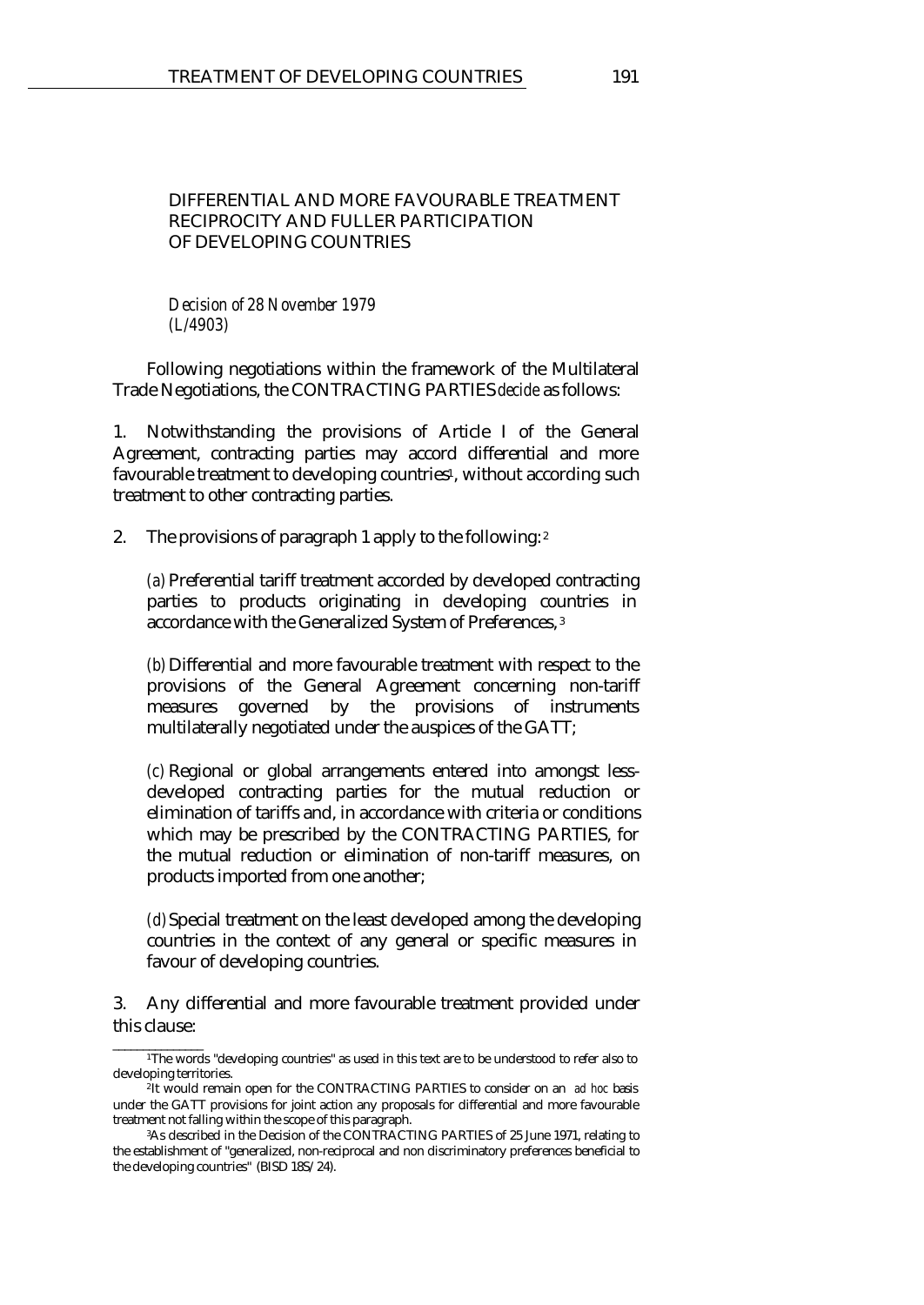*(a)* shall be designed to facilitate and promote the trade of developing countries and not to raise barriers to or create undue difficulties for the trade of any other contracting parties;

 *(b)* shall not constitute an impediment to the reduction or elimination of tariffs and other restrictions to trade on a mostfavoured-nation basis;

 *(c)* shall in the case of such treatment accorded by developed contracting parties to developing countries be designed and, if necessary, modified, to respond positively to the development, financial and trade needs of developing countries.

4. Any contracting party taking action to introduce an arrangement pursuant to paragraphs 1, 2 and 3 above or subsequently taking action to introduce modification or withdrawal of the differential and more favourable treatment so provided shall:<sup>1</sup>

 *(a)*notify the CONTRACTING PARTIES and furnish them with all the information they may deem appropriate relating to such action;

 *(b)* afford adequate opportunity for prompt consultations at the request of any interested contracting party with respect to any difficulty or matter that may arise. The CONTRACTING PARTIES shall, if requested to do so by such contracting party, consult with all contracting parties concerned with respect to the matter with a view to reaching solutions satisfactory to all such contracting parties.

5. The developed countries do not expect reciprocity for commitments made by them in trade negotiations to reduce or remove tariffs and other barriers to the trade of developing countries, i.e., the developed countries do not expect the developing countries, in the course of trade negotiations, to make contributions which are inconsistent with their individual development, financial and trade needs. Developed contracting parties shall therefore not seek, neither shall less-developed contracting parties be required to make, concessions that are inconsistent with the latter's development, financial and trade needs.

6. Having regard to the special economic difficulties and the particular development, financial and trade needs of the leastdeveloped countries, the developed countries shall exercise the utmost restraint in seeking any concessions or contributions for commitments made by them to reduce or remove tariffs and other barriers to the trade of such countries, and the least-developed countries shall not be expected to make concessions or contributions that are inconsistent with the recognition of their particular situation and problems.

\_\_\_\_\_\_\_\_\_\_\_\_\_\_\_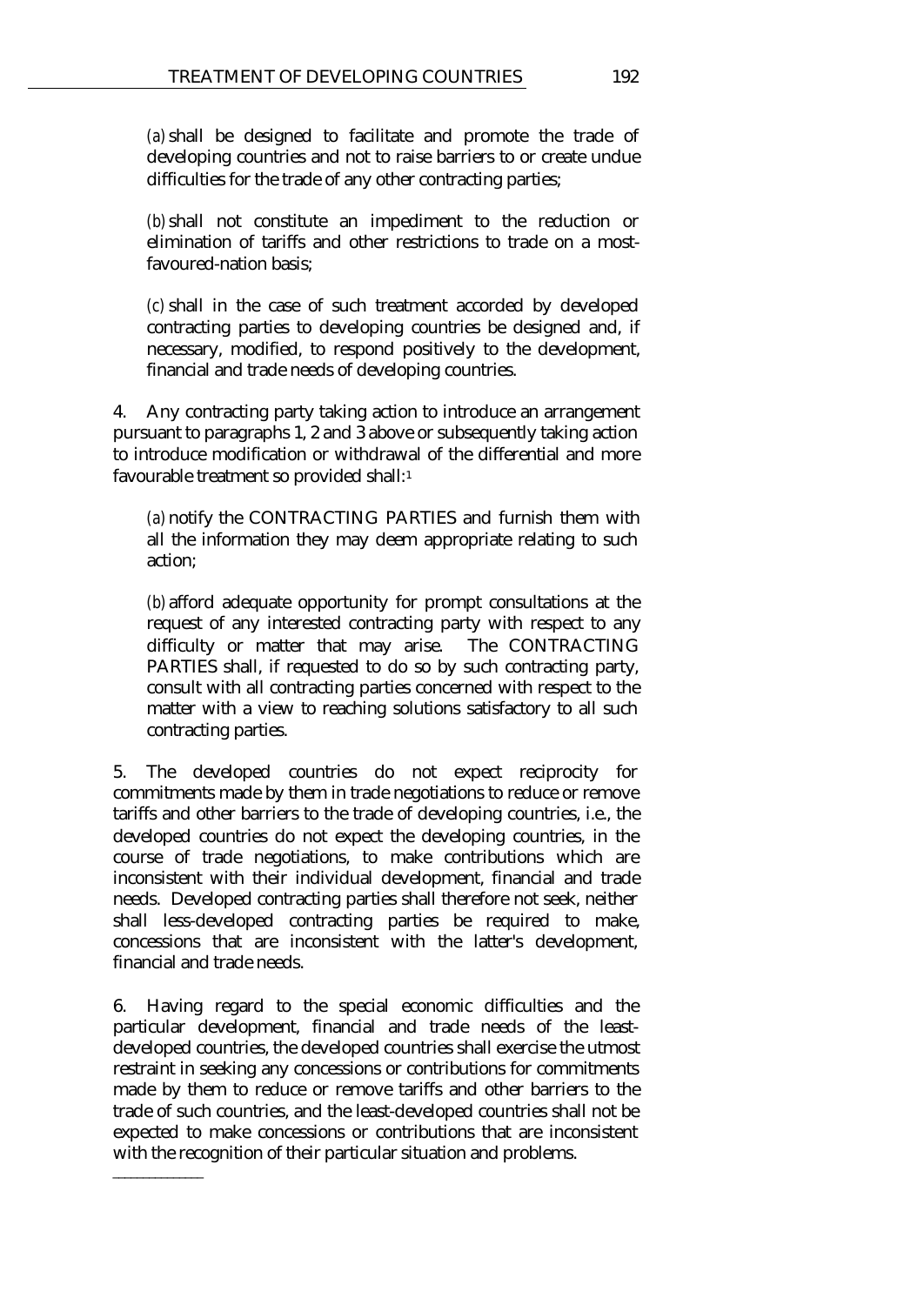<sup>1</sup>Nothing in these provisions shall affect the rights of contracting parties under the General Agreement.